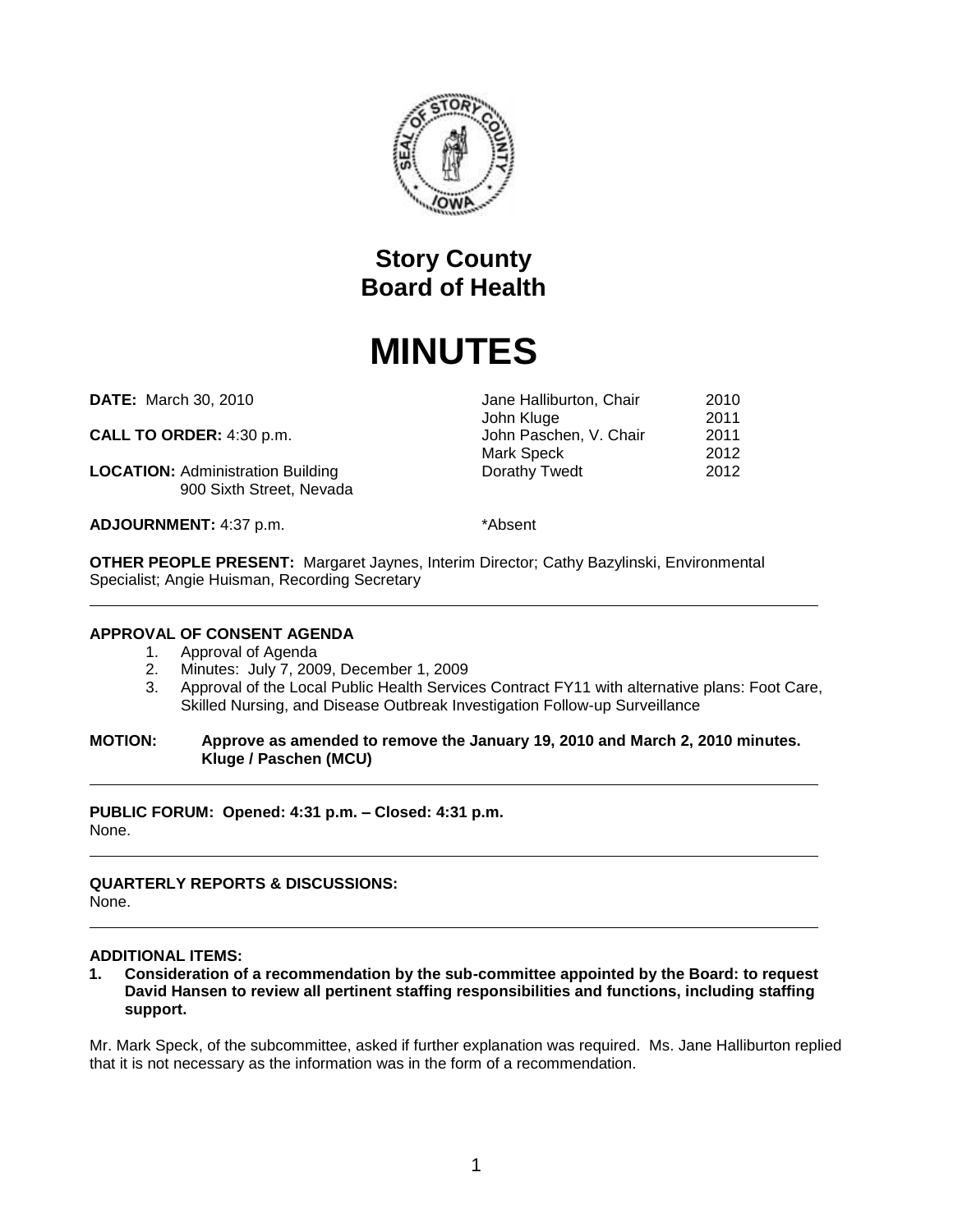Dr. John Kluge asked of Mr. Dave Hansen would report back to the Board. Ms. Halliburton explained that he will begin as soon as he receives the request to begin, but that no date was given. Mr. Speck emphasized the need to move quickly, noting that Mr. Hansen had mentioned it taking approximately two (2) weeks to complete.

Dr. Paschen asked if it were required to discuss the process to meet public meeting requirements. Ms. Halliburton replied that it is not required, but that discussion is welcome. Dr. Paschen affirmed his understanding of the recommendation and did not feel the need to discuss further.

Ms. Margaret Jaynes asked for explanation to what will be looked at and the reasons for the study. Ms. Halliburton explained that the study will be as discussed with her prior to the scheduling of the meeting.

#### **MOTION: Approve the recommendation of the subcommittee. Paschen / Kluge (MCU)**

Ms. Halliburton clarified that the intent of the study is to review all functions of the department including staff support.

#### **STAFF COMMENTS:**

Ms. Jaynes questioned the timing of the study, noting that Mr. Don Nolting had submitted his resignation in July of 2009. Ms. Jaynes commented that she was under the impression that the positions had already been revisited and questioned when the issue would be settled and direction would be taken. Ms. Jaynes asked if big changes were anticipated.

Ms. Halliburton and Mr. Speck both replied that big changes were not anticipated. Ms. Halliburton explained that additional information had been received through the budgeting process creating more questions as to what exactly the required functions and responsibilities of the department are. Ms. Halliburton explained that staff support would be looked at, including the position of Office Support Coordinator currently held by Ms. Angie Huisman. Ms. Halliburton noted that the shared position with Planning and Zoning has attributed a smaller percentage to the Health Department and is currently at 80% Planning and Zoning and 20% Health Department. Ms. Halliburton reiterated that the study is to look at all department functions before any final decisions are made to have a better understanding of the department needs as a whole. Ms. Halliburton assured Ms. Jaynes that there is nothing additionally that has not already been discussed with her.

Mr. Speck added that Mr. Hansen proposed to have this completed in a short period of time and that the meeting was required to formally ask him to perform the study.

Ms. Jaynes asked if interviews for the vacancy would begin after the study is complete. Ms. Halliburton replied that the Board will review the information and proceed from there.

Ms. Halliburton added that any applications received will remain open and applicants will not need to reapply.

Dr. Paschen commented that though it may be viewed as being done last minute he feels it is the perfect time to be looking at the department's needs.

Ms. Jaynes understands the request, reiterating her concerns about the timing and the impact that the lengthy vacancy has on the department. Ms. Halliburton acknowledged her concerns.

#### **BOARD COMMENTS:** None.

**ADJOURNMENT:** 4:37 p.m. Speck / Kluge (MCU)